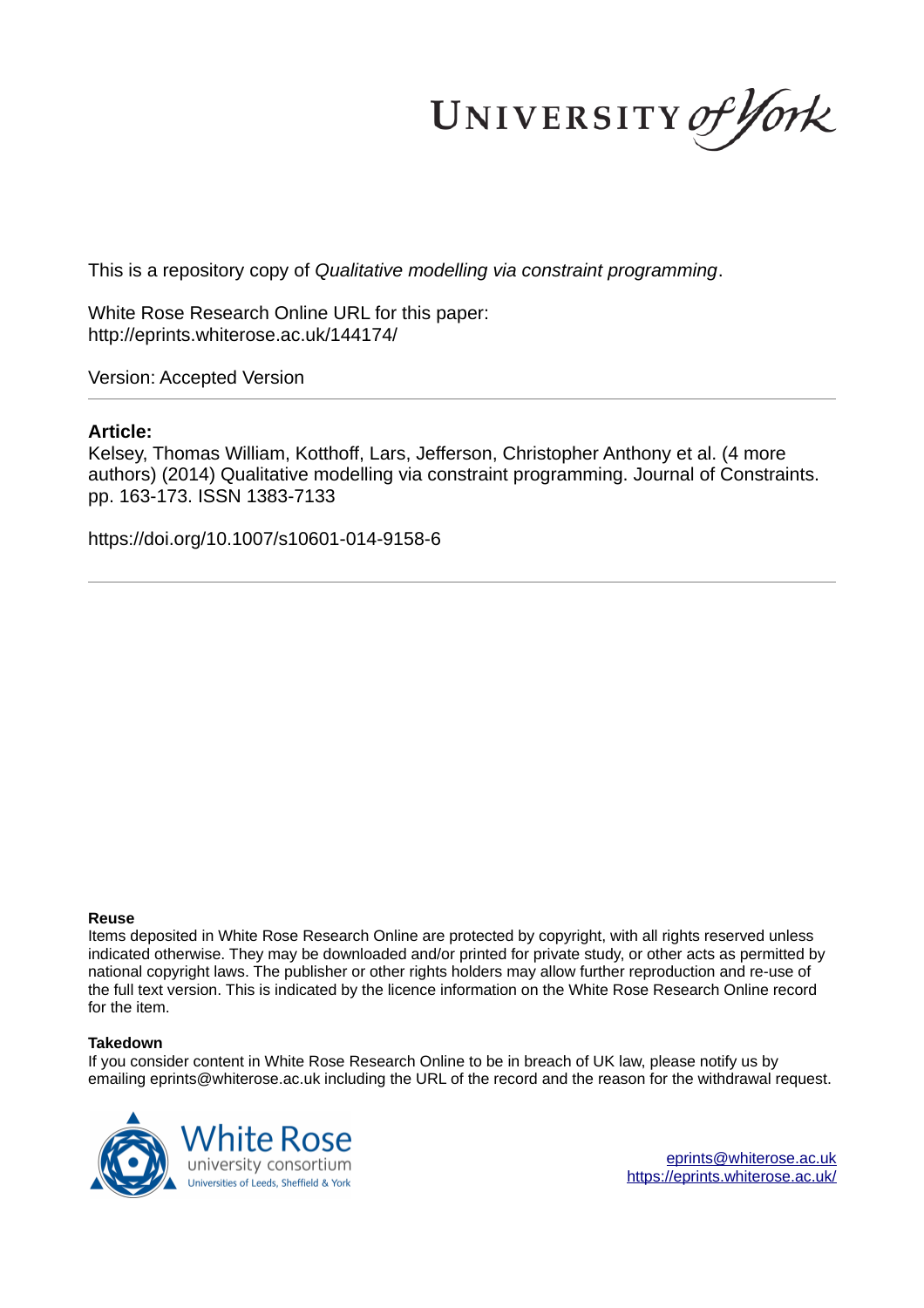Thomas W. Kelsey<sup>1</sup>, Lars Kotthoff<sup>2</sup>, Christopher A. Jefferson<sup>1</sup>, Stephen A.  $\text{Linton}^1$ , Ian Miguel<sup>1</sup>, Peter Nightingale<sup>1</sup>, and Ian P. Gent<sup>1</sup>

> <sup>1</sup> School of Computer Science, University of St Andrews, KY16 9SX, UK 2 INSIGHT Centre for Data Analytics University College Cork Cork, Ireland

Abstract. Qualitative modelling is a technique integrating the fields of theoretical computer science, artificial intelligence and the physical and biological sciences. The aim is to be able to model the behaviour of systems without estimating parameter values and fixing the exact quantitative dynamics. Traditional applications are the study of the dynamics of physical and biological systems at a higher level of abstraction than that obtained by estimation of numerical parameter values for a fixed quantitative model. Qualitative modelling has been studied and implemented to varying degrees of sophistication in Petri nets, process calculi and constraint programming. In this paper we reflect on the strengths and weaknesses of existing frameworks, we demonstrate how recent advances in constraint programming can be leveraged to produce high quality qualitative models, and we describe the advances in theory and technology that would be needed to make constraint programming the best option for scientific investigation in the broadest sense.

Keywords: Constraint Programming, Qualitative Models

# 1 Introduction

The standard approach for non-computer scientists when investigating dynamic scientific systems is to develop a quantitative mathematical model. Differential equations are chosen in the belief that they best represent (for example) convection-diffusion-reaction or population change, and parameter values are estimated from empirical data. This approach suffers from several limitations which are widely documented, and which we summarise with examples in Section 2. In a standard modelling text [24, Chapter 5], qualitative model formulation is described as

... the conversion of an objective statement and a set of hypotheses and assumptions into an informal, conceptual model. This form does not contain explicit equations, but its purpose is to provide enough detail and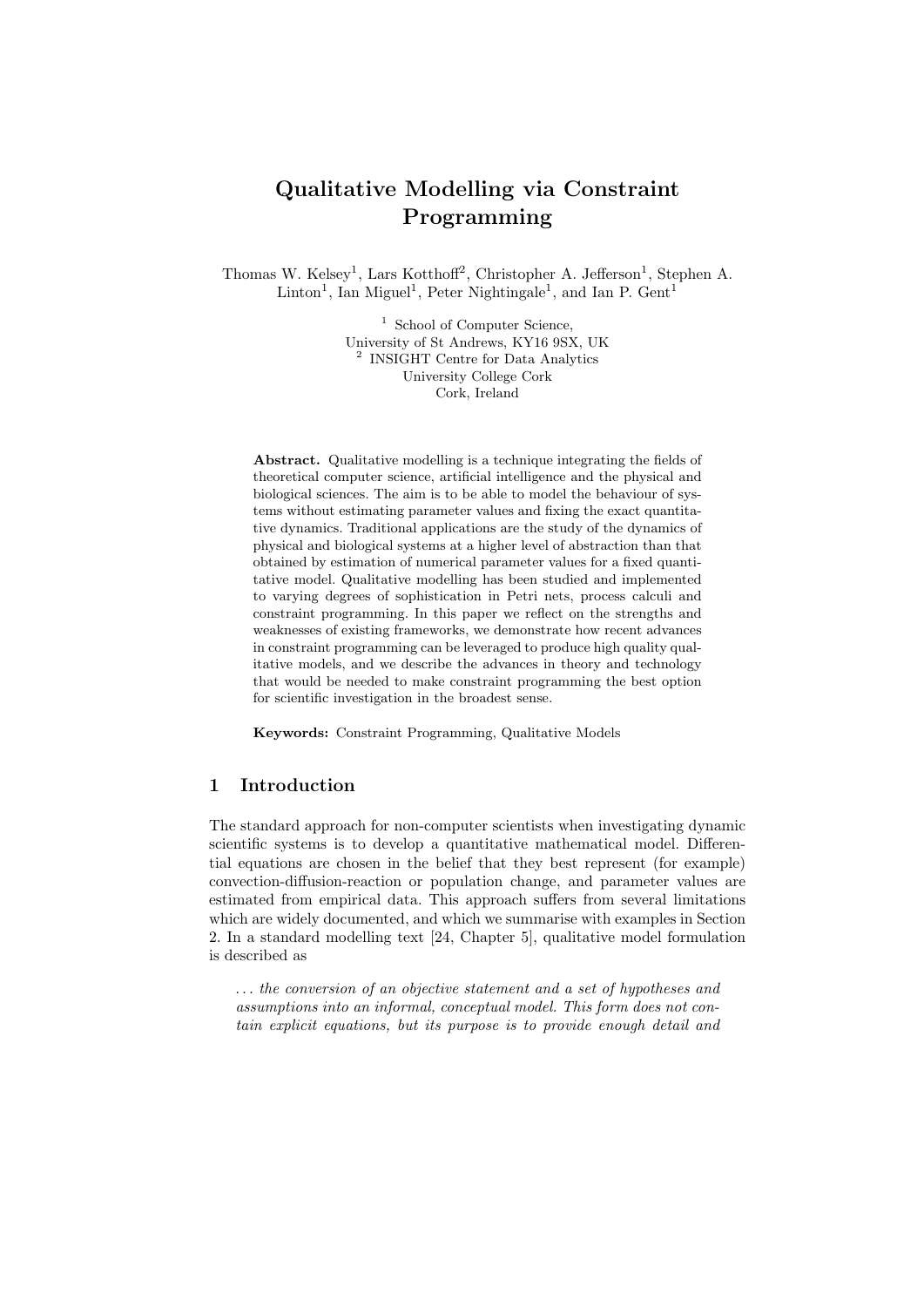structure so that a consistent set of equations can be written. The qualitative model does not uniquely determine the equations, but does indicate the minimal mathematical components needed. The purpose of a qualitative model is to provide a conceptual frame-work for the attainment of the objectives. The framework summarizes the modeler's current thinking concerning the number and identity of necessary system components (objects) and the relationships among them.

Kuipers (1993) is more succinct: All models are abstractions of the world. Qualitative models are related to ordinary differential equations, but are more expressive of incomplete knowledge [33]. We note that our view of qualitative modelling (QM) is not based on order-sorted logic representations of dynamical systems (as described in [43]). Instead of running quantitative model simulations within the system that was used to specify a qualitative model, we explore the QM space in order to select quantitative models that are most suitable for simulations.

In QM, the dynamics of a system under investigation are described in a formal language, but with no (or few) a priori assumptions made about the specific mathematical model that may be produced. This means working at a higher level of abstraction than usual, it requires the formalisation of complex system behaviour, and it involves searching a large space of candidate models for those to be used to generate numerical models. Computer scientists are, in general, trained to be able to identify and work at the most suitable levels of abstraction; they also design and use highly formal languages, and routinely develop algorithms for  $NP$ -hard problem classes. Hence the computer scientist is ideally qualified to undertake qualitative modelling. This is by no means a new observation, and in Section 3 we give a critical evaluation of existing computer science approaches to this problem. We focus on three particular approaches, constraint programming (CP), temporal logics and process calculi. In our view, historic CP approaches were hindered by both struggles to accommodate temporality into constraints, and by limitations in the CP languages and tools available at the time. The process calculus and temporal logic approaches have been more successful, modelling important systems arising in molecular and cell biology.

The CP approach has been recently revisited, using languages and tools developed as part of the Constraint Solver Synthesiser research project at St Andrews. However, fundamental problems remain. In particular, our exploration of solution spaces is neither truly stochastic nor targeted enough to reduce nonuseful search effort. Nor do we have any organised way to investigate the tradeoff between realism of qualitative model and computational complexity of quantitative model. We explore these and other limitations in Section 5, and present them as research opportunities for the CP community. Successful research activity would be beneficial to the scientific community in the widest sense. A system under investigation would be described in qualitative terms, such as:

- behaviour A is required and/or behaviour B is forbidden;
- if C happens, it happens after D;
- the second derivative of  $E$  has exactly two minima in timescale  $F$ ;
- the rate of decline of G is less than the rate of change in the increase in H.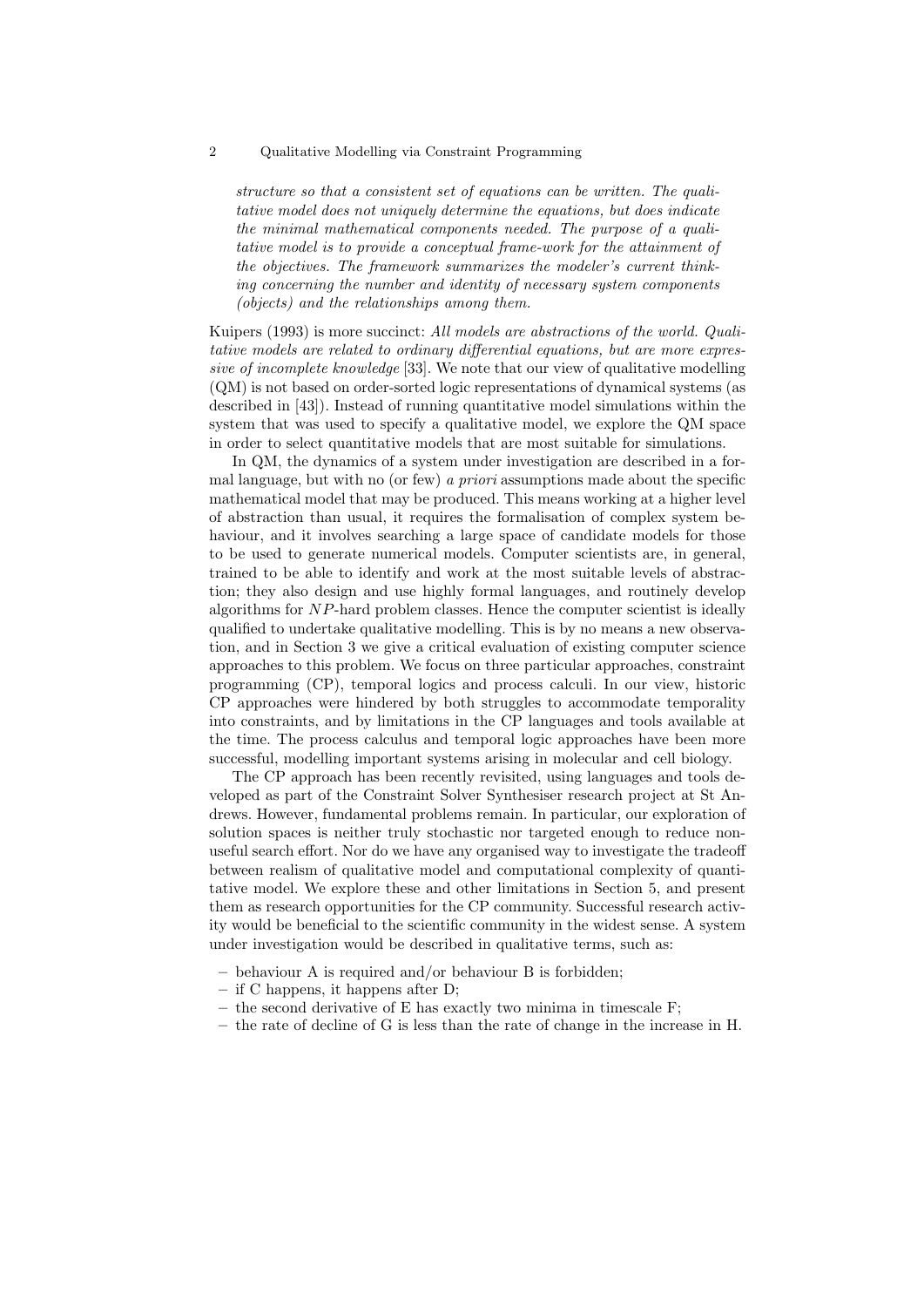CP technology would then be used to converge iteratively on suitable models for use by the global scientific community. This would, in our opinion, represent an important transfer of CP expertise, languages and search to our colleagues working in other scientific fields.

# 2 Quantitative mathematical models

Successful computer modelling in the physical, biological and economic sciences is a difficult undertaking. Domains are often poorly measured due to ethical, technical and/or financial constraints. In extreme instances the collection of accurate longitudinal data is simply impossible using current techniques. This adversely affects the production and assessment of hypothetical quantitative models, since the incompleteness of the domain data necessitates the making of assumptions that may or may not reflect ground truths. A second category of assumptions are involved in the choice of quantitative modelling framework. Hypothetical solutions can be ruled out by restricting the complexity of models, and unrealistic models can be allowed by over-complex models. For both types of a priori assumption, mutually exclusive assumptions must be kept separate, sometimes with no scientific justification.

A motivating example involves the modelling of human cell populations. The human ovary contains a population of primordial (or non-growing) follicles. Some of these are recruited towards maturation and start to grow. Many of these die off through atresia, but some become primary follicles. Again, a proportion of these die off with the remainder growing into secondary follicles. This continues until a very small proportion become eggs that are released from the ovary for potential fertilisation. For the purposes of this study, we consider only the dynamics of follicle progression (primordial to primary to secondary). There are limitations to the quantitative, compartmental model approach. Empirical data is scarce for primordial follicles [46], is calculated by inference for primary follicles [30], and simply does not exist for secondary follicles [19]. As a direct result of these limitations, two entirely different and contradictory compartmental models have been published in the literature [6, 18]. A third research group investigating the same cell dynamics but with its own empirical data and modelling assumptions would be highly likely to produce a third quantitative model being fundamentally different to those already published. So there is an obvious problem: which (if any) of these models should be used by the wider research community to describe and account for changes in cell populations over time?

A second example (adapted from a paper by Degasperi and Calder presented at a workshop on Process Algebra and Stochastically Timed Activities [13]) of the limitations of starting the modelling process by selecting a mathematical model involves modelling nitric oxide (NO) bioavailability in blood vessels. Models of this scenario aim to determine the diffusion distance of NO along the radius of a vessel, where NO is produced in a narrow region on the internal wall of the vessel. Numerous models have been developed over the last decade and most share underlying assumptions and use the similar diffusion governing equations.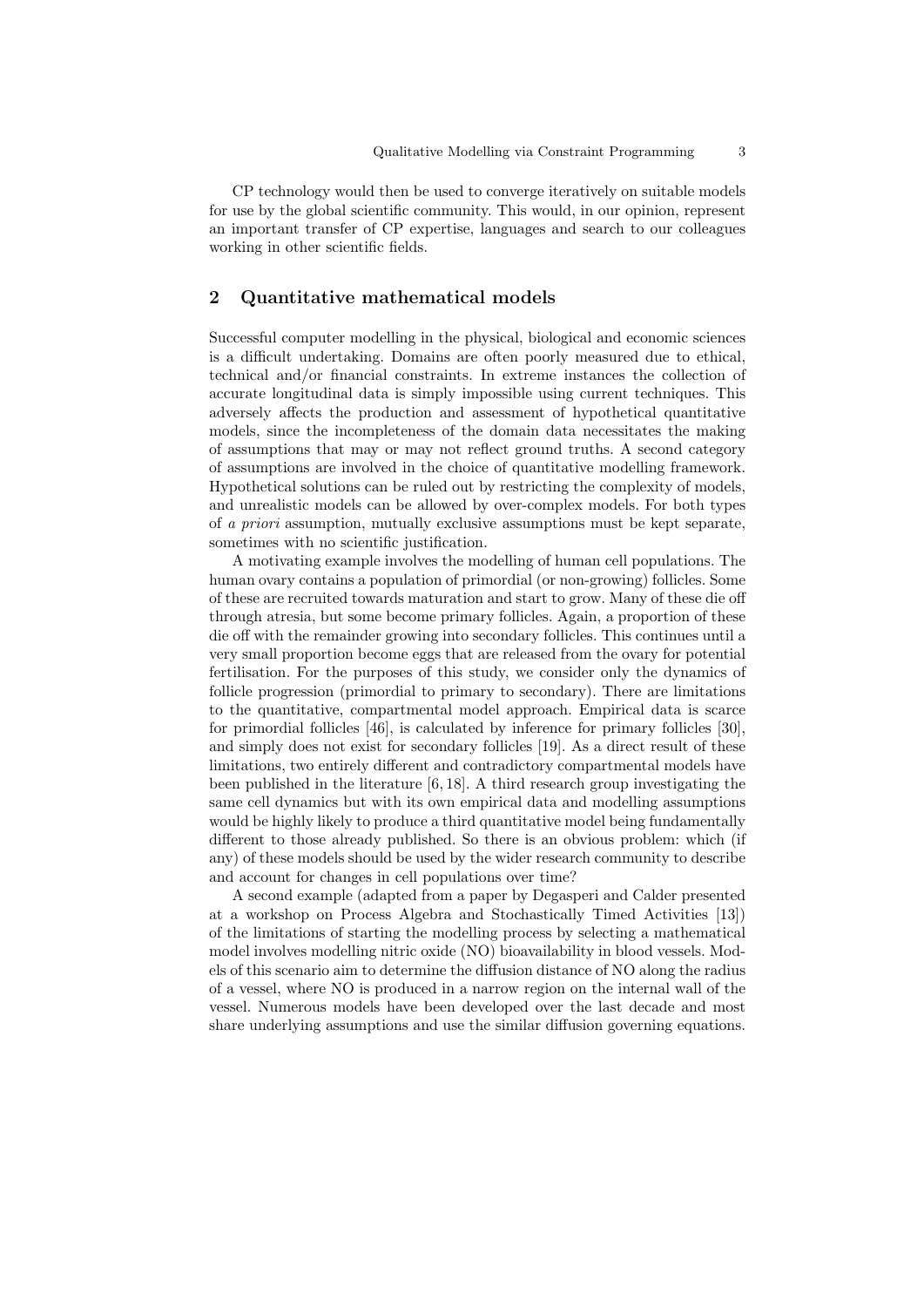In particular, a vessel is modelled as a cylinder with partial differential equations (PDEs), using Fick's law of diffusion in cylindrical coordinates. Compartments define areas such as endothelium (where NO is produced), vascular wall, and lumen (i.e. where the blood flows). Another common assumption is that the diffusion operates only in the radial direction, while it can be considered negligible in other directions. A complete review and critical evaluation of these models is given in  $[45]$ . The author concludes: **Advances** in both the experimental methodologies and in the theoretical models are required to further elucidate  $NO's$ roles in the vasculature [45, our emphases].

We have demonstrated that these compartmental dynamics can be qualitatively modelled using finite element constraints [31]. Each of our qualitative models represents a class of CSPs. In general, there are many more solutions to the CSPs than realistic models, and many more realistic models than models that accurately reflect what happens in nature. Moreover, the resulting quantitative models can be graded by their complexity – linear ODE, piecewise-linear ODE, quadratic ODE, . . . , non-linear PDE, thereby providing insights on the computational effort needed to obtain solutions [32].

# 3 Existing approaches to QM

Qualitative modelling is a mature computer scientific technique, with existing methods and results for qualitative compartmental models [36, 35, 39] and for the use of CSPs to describe and solve qualitative models [12, 17]. However, these latter studies either reported incomplete algorithms [12] or described complicated algebras with no associated CSP modelling language or optimised CSP solver [17]. In 2002, a hybrid approach was presented in which concurrency was described in terms of CP constraints [5]. Since these studies were published 10– 20 years ago, it appears that the limitations of CP technology at the time were collectively sufficient to stifle development.

Other approaches include process calculi and temporal logics, which are successful at the molecular level [7] and the protein network level [8, 42], but not as yet at inter- and intra-cellular levels. Despite this, the process calculus and temporal logic communities are engaging in active current research to improve techniques and widen access to other scientific areas. Of particular note are BIOCHAM (temporal logic) and BioPEPA (process calculus).

BIOCHAM [9] consists of two languages (one rule-based, the other based on either the CTL or LTL temporal logic languages) that allows the iterative development of quantitative models from qualitative ones. This answers the obvious question posed by newcomers to qualitative modelling: "given a good qualitative model, how do I derive a model that I can use for numeric studies?" BIOCHAM has sophisticated tool support and is under active current development (version 3.4 released in September 2012).

BioPEPA [11] is a process algebra for the modelling and the analysis of biochemical networks. It is a modification of PEPA (originally defined for the performance analysis of computer systems), in order to handle the use of general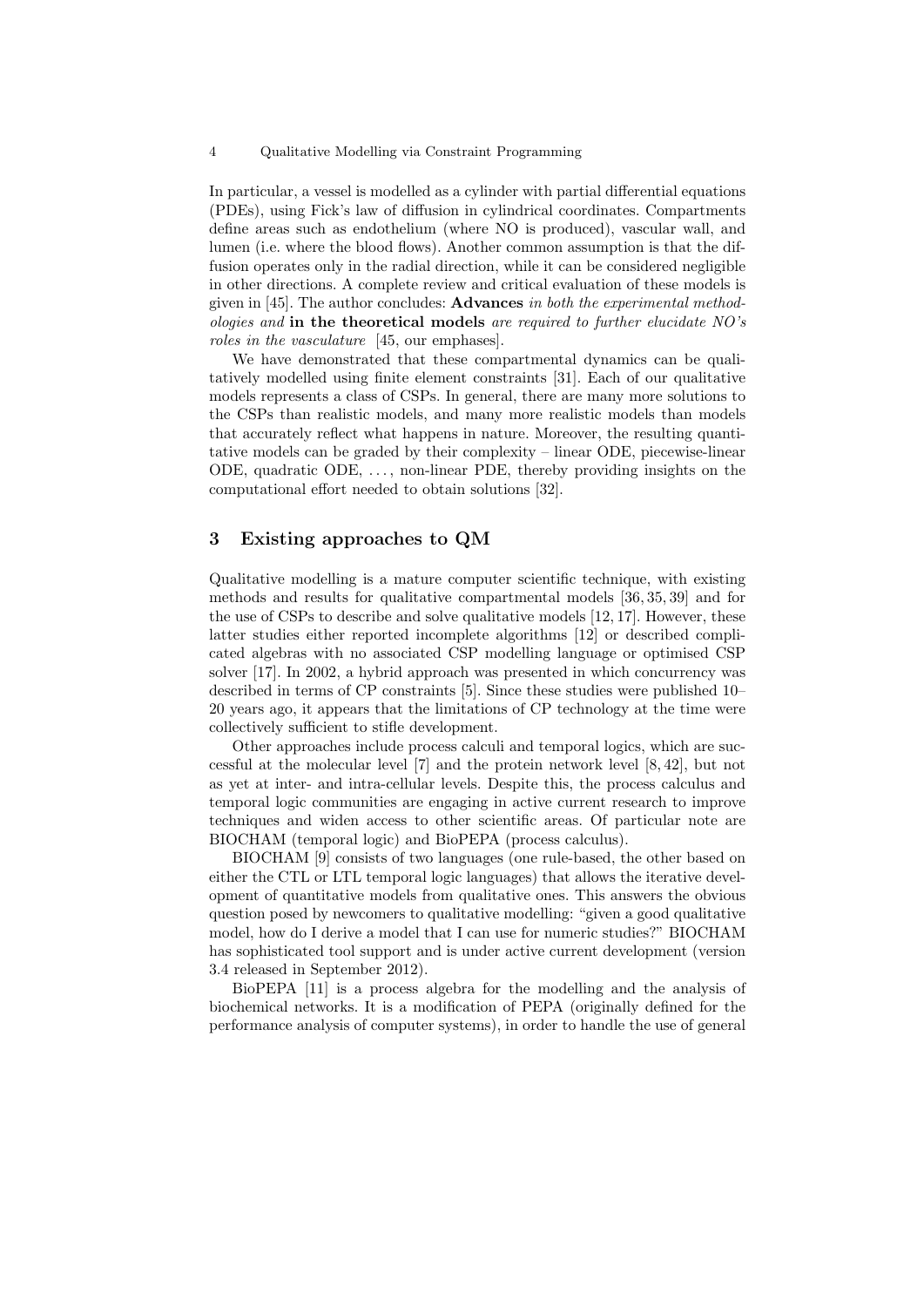kinetic laws. The Edinburgh-based BioPEPA research group has received substantial funding to improve the accessibility of their framework by researchers at all levels of systems biology. A cloud-based architecture is under development, as is improved translation to and from SBML (System Biology Markup Language) formats, thereby supporting easier exchange and curation of models.

In summary, from the competing candidates for a computer science basis for successful qualitative modelling, CP has  $-$  as it were  $-$  fallen by the wayside, while temporal logics and process calculi are providing real support, at least to the biomedical modelling communities. We see no obvious reason for this: clearly time is a variable in all dynamical modelling, and therefore notions of "liveness", "before" and "after" needed to be incorporated into the qualitative modelling framework. But this is perfectly possible in CP, as demonstrated in [31].

### 4 Case study: cell dynamics QM using constraints

Our case study is the compartmental modelling of NGFs described in Section 2, where cell populations grow to a peak of unknown size and location, then decline with increasing age. We use the Savile Row tool that converts constraint problem models formulated in the solver-independent modelling language Essence′ [20] to the input format of the Constraint Satisfaction Problem (CSP) solver Minion [22].

We expect our candidate qualitative models to be implemented as differential equations or by non-linear curve-fitting. In both case we need to specify the notions of rate of change and smoothness. Suppose that  $X[0, \ldots, n]$  is a series of variables representing a follicle population at different ages. Then we can approximate first derivatives by  $X'[1, \ldots, n]$  where  $X'[i] = X[i] - X[i-1]$ , and second derivatives by  $X''[1, \ldots, n-1]$  where  $X''[j] = X'[j+1] - X'[j]$ . These definitions allow us to post qualitative constraints about peak populations

 $\exists p \in [1, \ldots, n]$  such that  $\forall i > p, X'[i] < 0 \land \forall i < p, X'[i] > 0$ .

We can require or forbid smoothness by restricting the absolute value of the  $X''$ variables, and constrain rates of population growth by restrictions on the  $X'[i]$ . By having three sets of variables (one for each cell type) each with up to two derivative approximations, we can model interactions between the populations at different ages. To further abstract away from quantitative behaviour, populations can be defined in terms of proportion of peak rather than absolute numbers of cells, different time scales can be used for different age ranges (e.g. neonatal vs post-menopausal), and we can model the qualitative behaviour of values that are normally log-adjusted in quantitative studies. Table 1 gives an illustrative example of a model involving one type of follicle.

Any solution of such a model is a candidate for the basis of a quantitative model of actual cell dynamics, once boundary conditions and scale conditions are supplied. Using a combination of facts and quantitative information, a range of quantitative models can be produced for later empirical validation.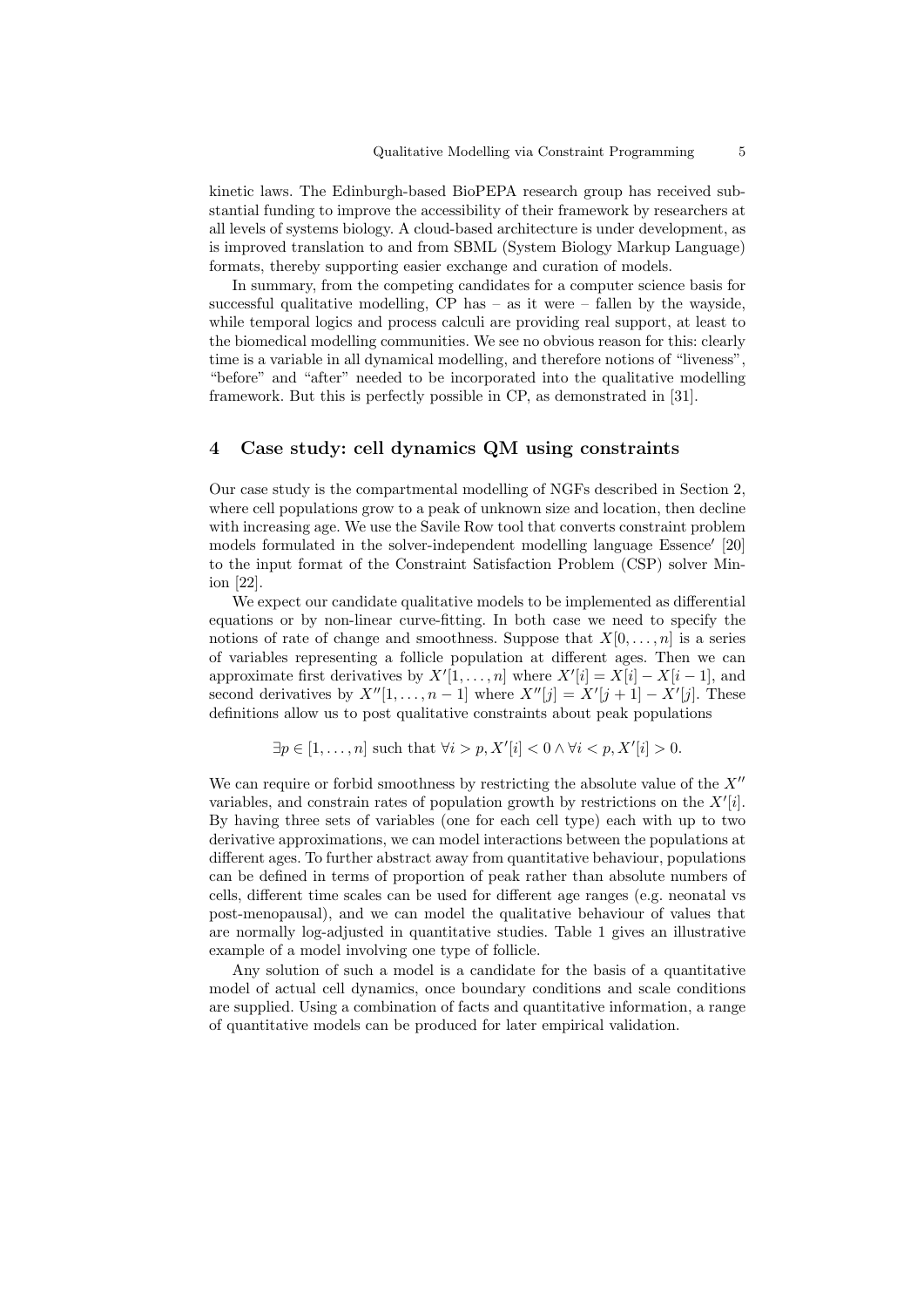| Essence' statement                                       | Qualitative description       |
|----------------------------------------------------------|-------------------------------|
| find $x : [int(0max)]$ of $int(0100)$                    | percentage of peak population |
| find y: [int(1max)] of $int(-r \cdots r)$                | 1st deriv. variables          |
| find $z: int(1.max - 1)]$ of $int(-r \cdots r)$          | 2nd deriv. variables          |
| for All $i: int(1max).y[i] = x[i] - x[i-1]$              | 1st deriv.definition          |
| for All $j: int(1 \dots max - 1).z[j] = y[j + 1] - y[j]$ | 2st deriv. definition         |
| exists $k, j: int(2. . birth).$                          |                               |
| forall $i : int(birth.max)$ .                            |                               |
| $i < k \Rightarrow y[i] > 0$                             | positive 1st deriv. pre-peak  |
| $i > k \Rightarrow y[i] < 0$                             | negative 1st deriv. post-peak |
| $x[k] = 100 \wedge y[k] = 0$                             | it is a peak                  |
| $i > birth \Rightarrow  z[i]  <  \sqrt{r} $              | smooth post-gestation         |

Table 1. An example of a simple qualitative model specified in Essence'. When supplied with values for  $max$ ,  $r$ , and  $birth$ . Savile Row will construct a Minion instance, the solutions of which are all hypothetical models that respect the qualitative description.

### 5 Future directions for CP

Currently, applying constraint technology to a large, complex problem requires significant manual tuning by an expert. Such experts are rare, so a natural aim is to improve dramatically the scalability of constraint technology, while simultaneously removing its reliance on manual tuning by an expert. It is our view that here are many techniques in the literature that, although effective in a limited number of cases, are not suitable for general use. Hence, they are omitted from current general solvers and remain relatively undeveloped. QM is an excellent example. There have been many important recent advances in CP technology. However, we are at the proof-of-concept stage for QM, having shown the ability in principle to produce useful results, rather than extensive research output. We now present specific avenues of research that would allow not only the production of high quality qualitative models, but also a robust schema for deriving a suitable quantitative model from the space of solutions of a CSP that represents a QM. The research areas are given in order of realisability: the first version of Savile Row (Section 5.1) was released in July 2012 and is under current active development, whereas the systematic search for models that are both realistic and lead to computationally inexpensive differential equations (Section 5.3) is a completely unexplored research topic.

### 5.1 Essence′ and Savile Row

Savile Row [44] is a modelling assistant tool that reads the language Essence′ and transforms it into the input format of a number of solvers (currently Minion [23], Gecode [21] and Dominion [2]). It was designed from the start to be solver-independent and easily extended with new transformation rules. It is also straightforward to add new output languages supported by an alternate sequence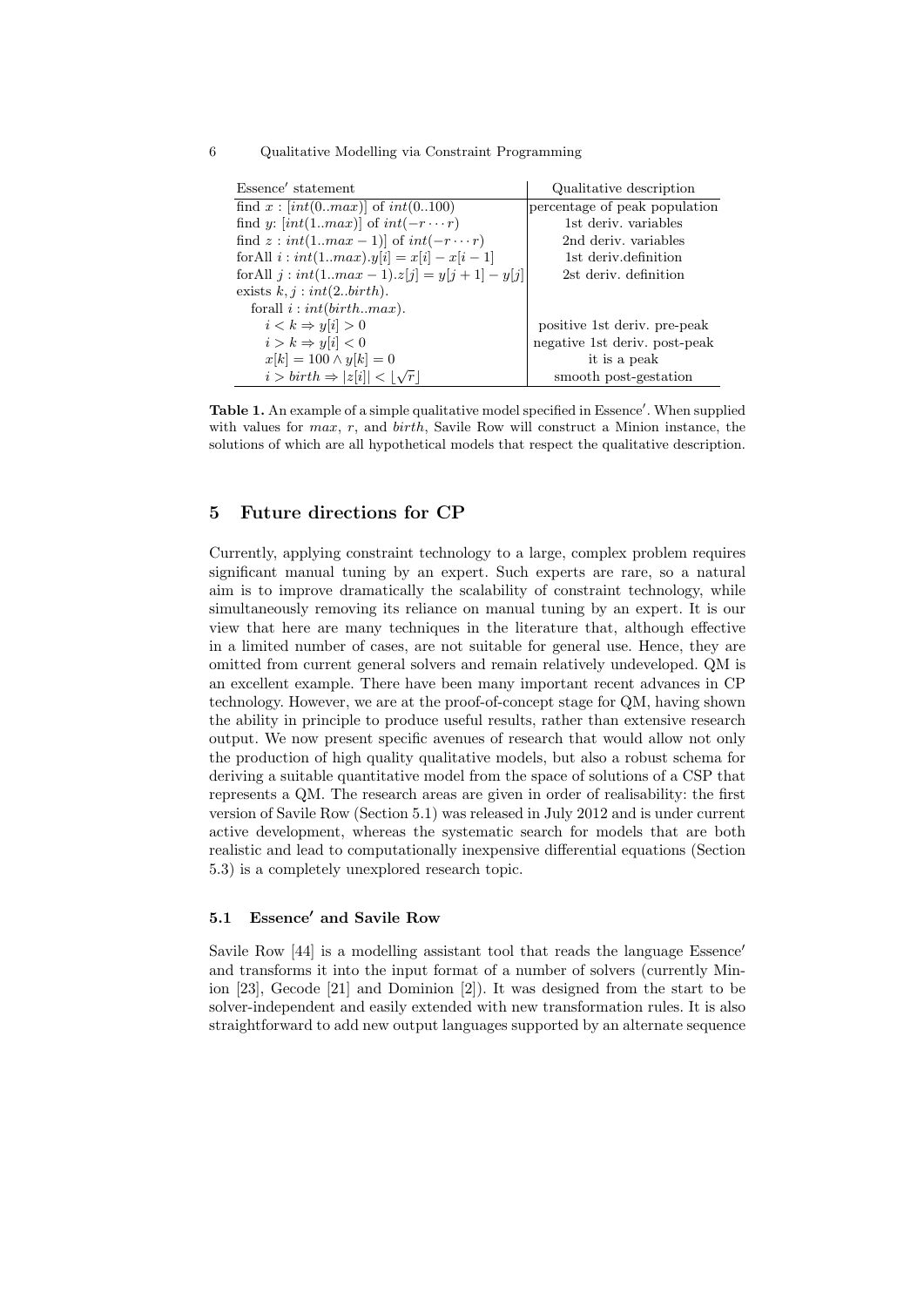of transformations. At present Savile Row is at an early stage of development compared to other tools such as MiniZinc [38]. However it has some features that are particularly relevant to qualitative modelling, and its extensibility makes it suitable for the future work we describe below.

Uniquely Savile Row can produce Minion and Dominion's logical metaconstraints for conjunction and disjunction. This is highly relevant to qualitative modelling because disjunctions arise from exists statements, and conjunctions from forAll statements (when they are nested inside exists or some logical operator). Exists and forAll will be extensively used in qualitative modelling to model time. Minion's logical metaconstraints can be much more efficient than other methods [29].

Savile Row also implements common subexpression elimination (CSE) [40]. This replaces two or more equivalent expressions in a model with a single auxiliary variable. The auxiliary variable is then constrained to be equal to the common expression. In many cases CSE will strengthen propagation. CSEs tend to arise when quantifiers are unrolled, so we expect this feature to be relevant to QM because of the extensive use of quantifiers to model time. To fully exploit CSE for QM, we would firstly study the types of expressions that arise in QM for semantic equivalences and eliminate these through active reformulation CSE [40]. Secondly we would investigate sequences of reformulations of the model (or parts of it) to reveal CSEs and other implied constraints. A particular sequence of reformulations may hinder CSE with one model and help with another, therefore there is no generic solution and it is likely QM would benefit from research in this area.

### 5.2 Exploring Search Spaces I

With the exception of MDD- and BDD-based solvers [26], current CP solvers are tailored towards finding a single solution to a problem, or proving no solution exists. The solution found can be either the first one discovered, or the "best" solution under a single optimisation condition. For QM, this is insufficient, as users want to be able to understand and reason about *all* solutions to their problem. While current CP technologies allow the exploration of the entire search space, they provide no facilities to compare and reason about different solutions. Furthermore, many techniques are specialised for finding only a single solution and are ineffective when looking for all solutions. We believe CP solvers must be extended to be able to solve such problems, while maintaining and improving the efficiency and ease-of-use of existing CP tools.

As described in Section 2, each solution from a class of CSPs that describes a QM will not only capture the qualitative nature specified in the constraints, but also return specific information that may form the basis of a quantitative model. Hence we need to be able to explore the space of all CSP solutions. We currently have good techniques for recording numbers of solutions, but have only recently started work on compiling (representations of) solutions into data libraries that can be used by interested research groups [15, 14, 16]. Our current area of interest is finite algebraic structures; by curating and releasing comprehensive data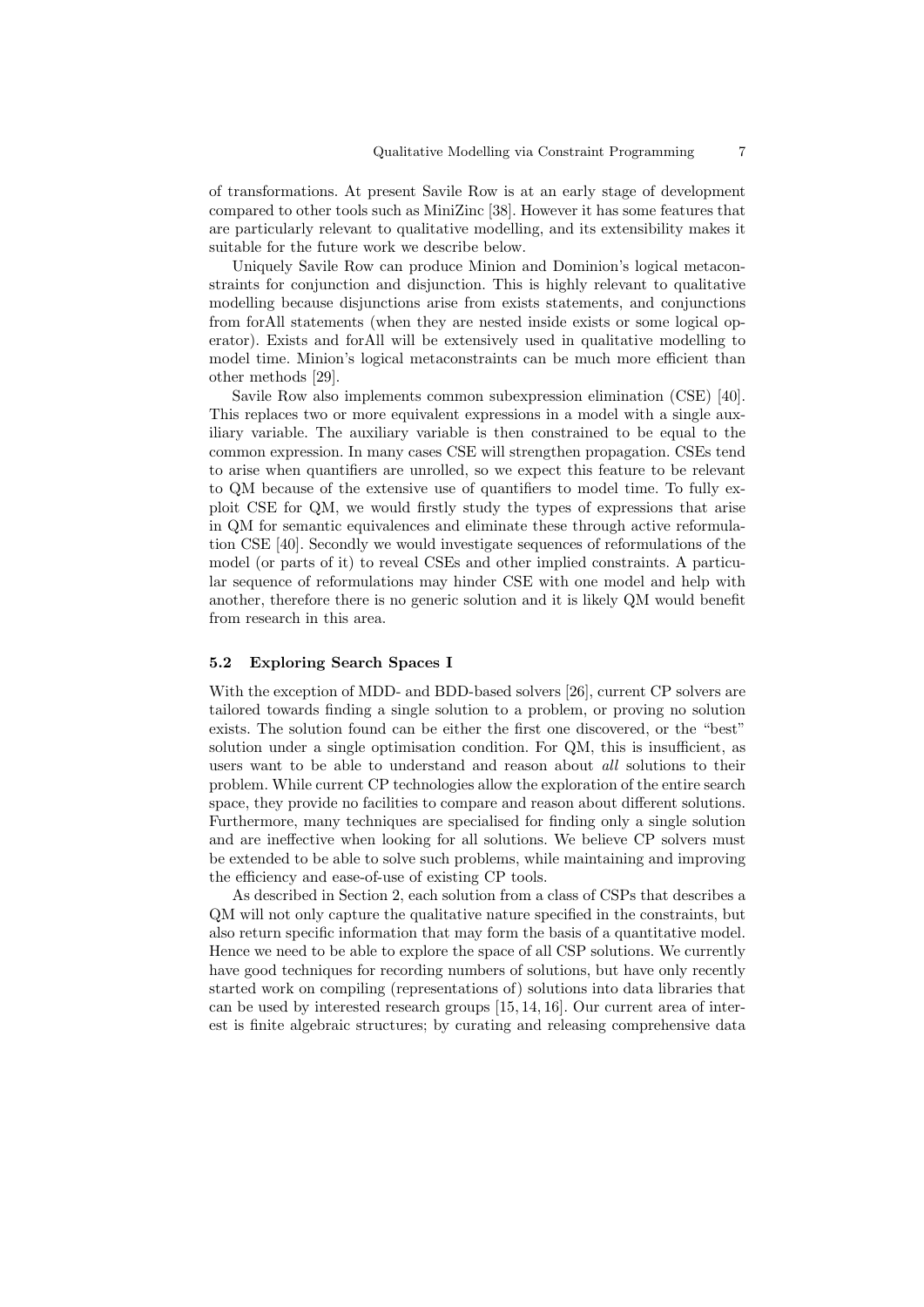libraries we allow users to search the solution space for "interesting" exemplars, obviating the need for them to re-solve the original CSPs.

We plan on extending CP so it can generate efficient compact representations of the solutions to problems, and allow users to explore and understand these solutions. This will allow CP to be used to tackle many new classes of problems, of interest to many different types of user.

### 5.3 Exploring Search Spaces II

In Section 5.2 we described issues to do with the efficient search of large solution spaces. However, even if efficiency is assured, there are two further problems to overcome if high quality QM is to be achieved. The first is the organisation of search in a controlled and stochastic way – i.e. using the mathematical theory of probability to express and utilise the inherent degrees of uncertainty in which qualitative model solutions are likely to lead to "good" quantitative models. Existing CP search heuristics allow the user to specify the order in which the variables and/or values are selected during search. This order can be randomised, but this is far from a fully stochastic exploration of the search space. Both BIOCHAM and BioPEPA (described in Section 3) fully support iterative stochastic simulation allowing convergence to preferred numeric models.

The second issue relates to the tradeoff between scientific accuracy and plausibility of a QM (as determined by testing generalisation to empirical data) and the mathematical and computational complexity of the preferred quantitative model. Qualitative models can be ranked in terms of realism in a continuum ranging from highly unrealistic to a highly accurate simulation of what we understand the system in question to be. The models can also be ranked in terms of the type of differential equations needed to implement a numeric simulation. Many simple systems of linear ODEs are solvable in polynomial time and space. Others are not (depending on Lipschitz conditions and whether or not  $P = PSPACE$  [32]). Nonlinear ODEs are strictly harder to solve as a class, and most PDEs have no closed form solution. The complexity of obtaining approximate solutions follows the same scale, in general. It is clear that given two qualitative models that are roughly equivalent in terms of assessed realism, the one that leads to the differential equations that are easier to solve should normally be selected. The CP technology needed to make these decisions does not exist, and its development is a completely unexplored avenue of future research.

It may be the case that instead of exploring the solution space of pre-defined CSPs, progress could be made by exploring the space of (models of) CSPs that capture the required qualitative behaviour. This would build on exciting new developments in this area [4].

### 5.4 Solver Generation and Automatic Tuning

Our final future direction is not obviously directly associated with QM. However, we believe that a key component of constraints-based QM is the investigation of the realism–complexity tradeoff described in Section 5.3. The tradeoff situation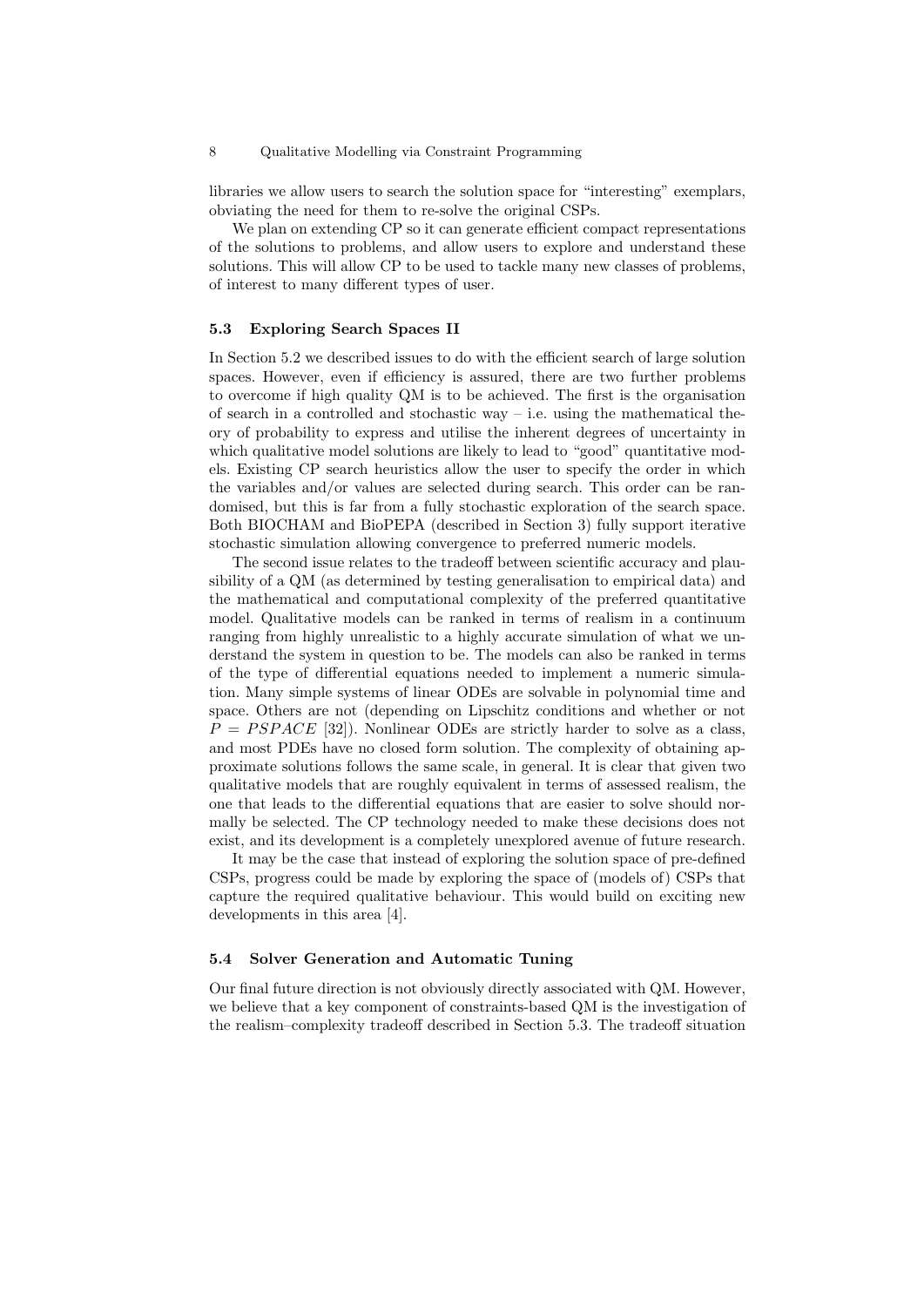is clearly improved when constraint solvers are improved in terms of efficiency and instance size. A major challenge facing constraints research is to deliver constraint solving that scales easily to problems of practical size. Current constraint solvers, such as Choco [34], Eclipse [1], Gecode [21], Ilog Solver [28], and Minion [23] are monolithic in design, accepting a broad range of models. This convenience comes at the price of a necessarily complex internal architecture, resulting in significant overheads and inhibiting efficiency and scalability. Each solver may thus incorporate a large number of features, many of which will not be required for most constraint problems. The complexity of current solvers also means that it is often prohibitively difficult to incorporate new techniques as they appear in the literature. A further drawback is that current solvers perform little or no analysis of an input model and the features of an individual model cannot be exploited to produce a more efficient solving process.

To mitigate these drawbacks, constraint solvers often allow manual tuning of the solving process. However, this requires considerable expertise, preventing the widespread adoption of constraints as a technique for solving the most challenging combinatorial problems. The components of a constraint solver are also usually tightly coupled, with complex restrictions on how they may be linked together, making automated generation of different solvers difficult.

Initial results from comparing solvers generated by Dominion with an existing solver are positive and indicate this approach is promising [3]. Dominion is in fact expected to make bigger gains in the cases where there are many interdependent decisions to be made from a large number of components, where traditional solvers are limited by having to cater for the generic problem.

A number of avenues are open for further work. In particular learning how to automatically create high quality solvers quickly is a major open problem. This is essentially an instance of the Algorithm Selection Problem [41]. A lot of research has investigated ways of tackling this problem, but veritable challenges remain. A prime example for new challenges in Algorithm Selection are the issues related to contemporary machine architectures with a large number of computing elements with diverse capabilities (e.g. multiple CPU and GPU cores in modern laptops). Research to date has largely focussed on using a single processor, with some research into parallelisation on homogeneous hardware. Being able to run several algorithms at once has a significant impact on how algorithms should be selected. In particular, constraints on the type of algorithms that be run at the same time, for example because only one of them can use the GPU, as well as collaboration between the algorithms pose promising directions for research.

Existing monolithic constraint solvers can be very successful on the benchmarks that are commonly used in the research community, however QM problems are quite different to the existing benchmarks, and require new approaches (described in Sections 5.2 and 5.3). Rather than add the required functionality to a monolithic solver and then tuning the added components manually (constrained by architectural decisions made for other problem classes), we would add components to the solver synthesiser and tune automatically for QM. Automatic tuning can produce much better results than manual tuning [27], and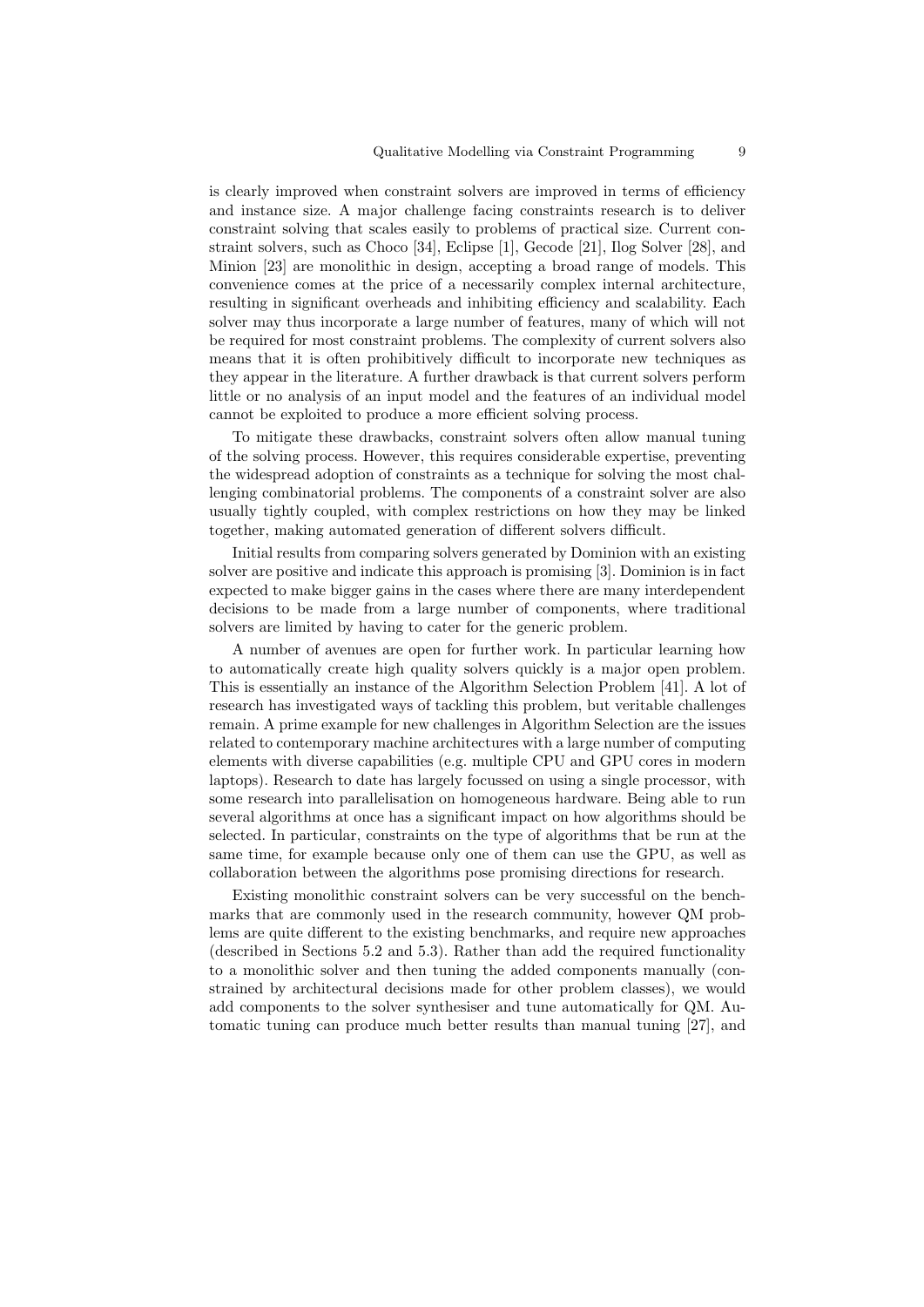solver synthesis gives a much larger scope for tuning than a monolithic solver [3]. Hence advances in both these fields are highly relevant to QM and would, in our opinion, accelerate QM research.

# 6 Conclusions

In this paper we describe an area of use for CP technologies that has fallen into neglect, for no apparent good reason. The temporal logic and process calculus research communities are achieving success in qualitative modelling by publishing papers, being awarded grants, and by having the fruits of their research efforts used to solve real problems in systems biology. But dynamic systems can be perfectly well described in terms of finite difference relationships that obviate the need for temporal and process components in the underlying system description language. All finite difference methods rely on discretising a function on a grid, and the discretisation can be readily expressed in terms of CP variables and values with simple arithmetic constraints: in [31] we described the standard backward-difference approximation of a derivative, using unit step-length in order to maintain integer value domains. Forward and central differences can be approximated using the same technique, as can derivatives to any required higher order. (It should be noted this approach is therefore limited to linear dynamics, and will fail to capture chaotic dynamics of a system.) Our integer domain requirement could be relaxed, since CP can solve problems over the reals using interval methods [25]. The fact that time is the dependent variable in our models is unimportant: the discretisation works for arbitrary choice of variable representation. In addition, it is our view that the CP framework is inherently more attractive than temporal and process frameworks, since the ability to formally reason about a timeline in terms of "until", "since", etc. is not needed, and, if present, makes searching for solutions harder than necessary due to welldocumented problems with state-space explosion. Moreover, recent advances in temporal CP tools and techniques [10] are specifically addressing these issues.

However, current CP technology is not well enough developed to compete with (and ideally replace) the areas of computer science that have dedicated more research effort and resource to this area of study. CP research effort into qualitative modelling faltered in the early years of this century, and has not yet recovered. The specific areas identified in Section 5 are a non-exhaustive set of future research directions for the CP community that, if successful, would allow our languages and tools to be routinely used by researchers from the physical, biological and economic sciences.

Acknowledgments. The authors are supported by United Kingdom EPSRC grant EP/H004092/1. LK is supported by EU FP7 grants 284715 (ICON) and 288147 (ePolicy).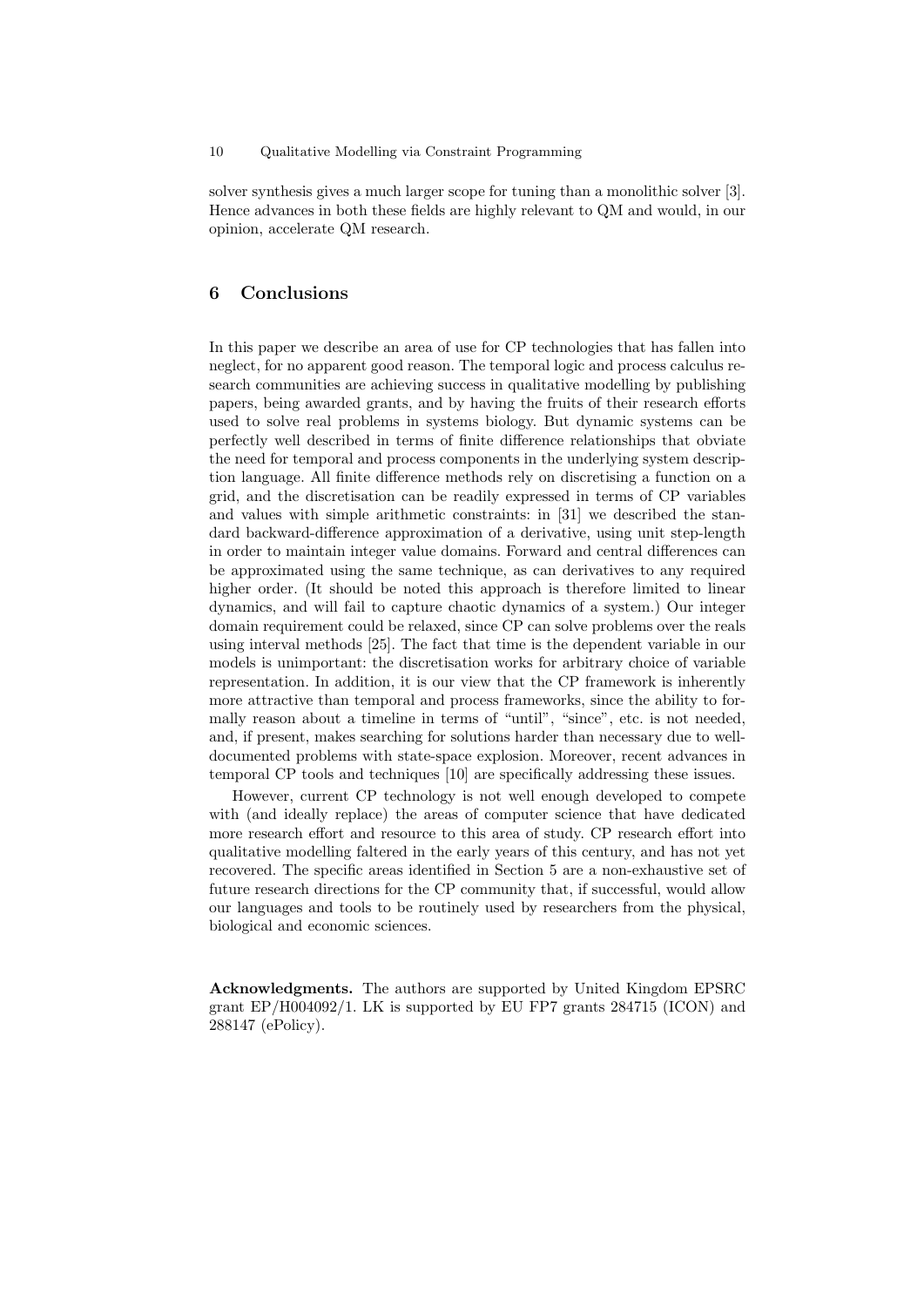### References

- 1. Aggoun, A., Chan, D., Dufresne, P., Falvey, E., Grant, H., Harvey, W., Herold, A., Macartney, G., Meier, M., Miller, D., Mudambi, S., Novello, S., Perez, B., van Rossum, E., Schimpf, J., Shen, K., Tsahageas, P.A., de Villeneuve, D.H.: Eclipse user manual release 5.10 (2006), http://eclipse-clp.org/
- 2. Balasubramaniam, D., de Silva, L., Jefferson, C., Kotthoff, L., Miguel, I., Nightingale, P.: Dominion: An architecture-driven approach to generating efficient constraint solvers. In: Software Architecture (WICSA), 2011 9th Working IEEE/IFIP Conference on. pp. 228–231 (2011)
- 3. Balasubramaniam, D., Jefferson, C., Kotthoff, L., Miguel, I., Nightingale, P.: An automated approach to generating efficient constraint solvers. In: 34th International Conference on Software Engineering (June 2012)
- 4. Beldiceanu, N., Simonis, H.: A model seeker: Extracting global constraint models from positive examples. In: Milano [37], pp. 141–157
- 5. Bockmayr, A., Courtois, A.: Using hybrid concurrent constraint programming to model dynamic biological systems. In: 18th International Conference on Logic Programming. pp. 85–99. Springer (2002)
- 6. Bristol-Gould, S.K., Kreeger, P.K., Selkirk, C.G., Kilen, S.M., Mayo, K.E., Shea, L.D., Woodruff, T.K.: Fate of the initial follicle pool: empirical and mathematical evidence supporting its sufficiency for adult fertility. Developmental biology 298(1), 149–54 (Oct 2006)
- 7. Calder, M., Hillston, J.: Process algebra modelling styles for biomolecular processes. In: Priami, C., Back, R.J., Petre, I. (eds.) Transactions on Computational Systems Biology XI, pp. 1–25. Springer-Verlag, Berlin, Heidelberg (2009)
- 8. Calzone, L., Chabrier-Rivier, N., Fages, F., Soliman, S.: Machine learning biochemical networks from temporal logic properties. T. Comp. Sys. Biology pp. 68–94 (2006)
- 9. Calzone, L., Fages, F., Soliman, S.: BIOCHAM: an environment for modeling biological systems and formalizing experimental knowledge. Bioinformatics (Oxford, England) 22(14), 1805–7 (Jul 2006)
- 10. Cimatti, A., Micheli, A., Roveri, M.: Solving temporal problems using smt: Strong controllability. In: Milano [37], pp. 248–264
- 11. Ciocchetta, F., Hillston, J.: Bio-pepa: A framework for the modelling and analysis of biological systems. Theor. Comput. Sci. 410(33-34), 3065–3084 (Aug 2009)
- 12. Clancy, D.: Qualitative simulation as a temporally-extended constraint satisfaction problem. Proc. AAAI 98 (1998)
- 13. Degasperi, A., Calder, M.: On the formalisation of gradient diffusion models of biological systems. In: Proc. 8th Workshop on Process Algebra and Stochastically Timed Activities. pp. 139–144 (2009)
- 14. Distler, A., Kelsey, T., Kotthoff, L., Jefferson, C.: The semigroups of order 10. In: CP. Lecture Notes in Computer Science, vol. 7514, pp. 883–899. Springer (2012)
- 15. Distler, A., Kelsey, T.: The monoids of orders eight, nine & ten. Annals of Mathematics and Artificial Intelligence 56(1), 3–21 (Jul 2009)
- 16. Distler, A., Kelsey, T.: The semigroups of order 9 and their automorphism groups. Semigroup Forum pp. 1–20 (2013)
- 17. Escrig, M.T., Cabedo, L.M., Pacheco, J., Toledo, F.: Several Models on Qualitative Motion as instances of the CSP. Revista Iberoamericana de Inteligencia Artificial 6(17), 55–71 (2002)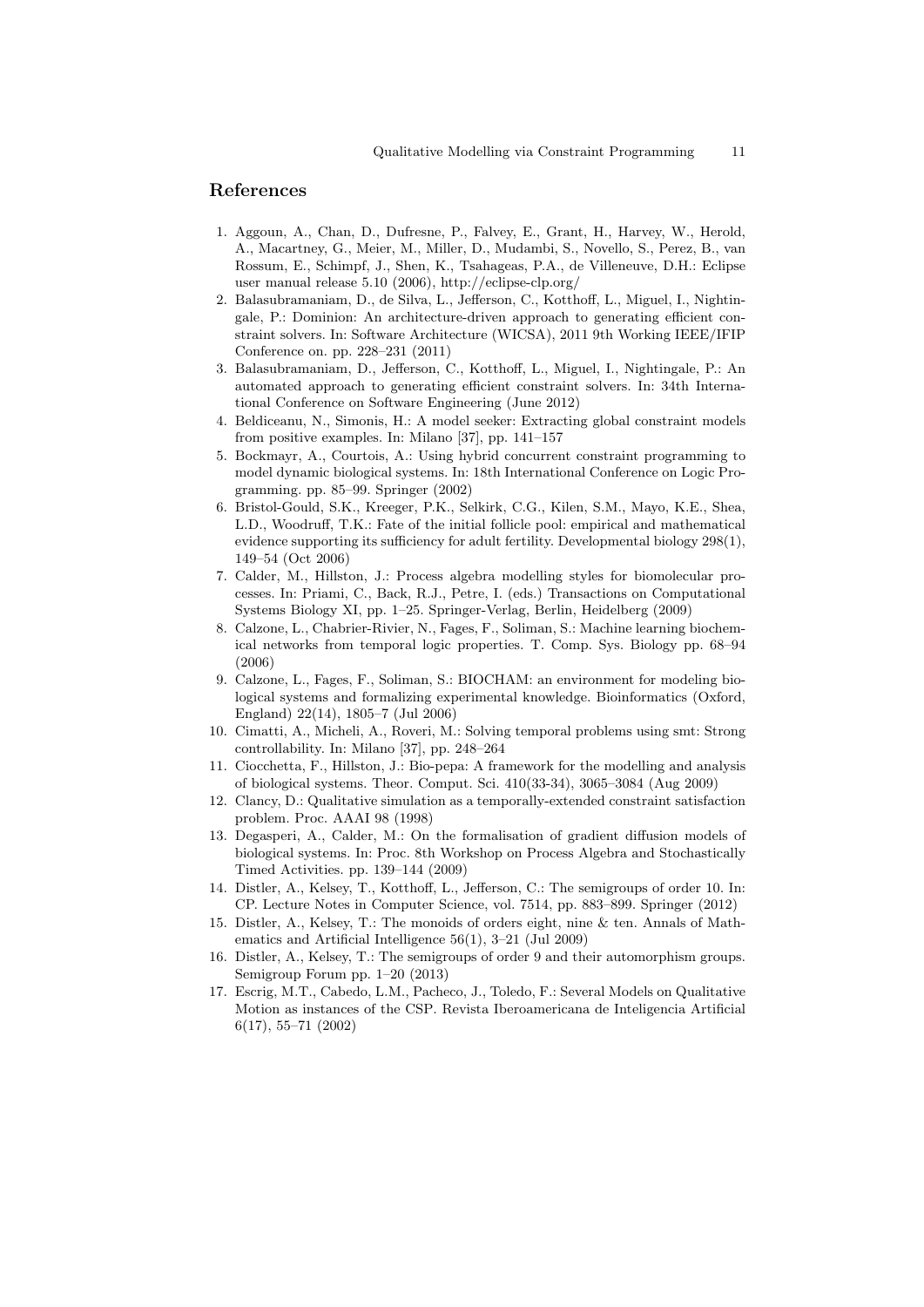- 12 Qualitative Modelling via Constraint Programming
- 18. Faddy, M.J., Gosden, R.G.: A mathematical model of follicle dynamics in the human ovary. Human reproduction (Oxford, England) 10(4), 770–5 (Apr 1995)
- 19. Fleming, R., Kelsey, T.W., Anderson, R.A., Wallace, W.H., Nelson, S.M.: Interpreting human follicular recruitment and antimullerian hormone concentrations throughout life. Fertil. Steril. 98(5), 1097–1102 (Nov 2012)
- 20. Frisch, A.M., Harvey, W., Jefferson, C., Martínez-Hernández, B., Miguel, I.: Essence: A constraint language for specifying combinatorial problems. Constraints 13(3), 268–306 (Jun 2008)
- 21. http://www.gecode.org/
- 22. Gent, I.P., Jefferson, C., Miguel, I.: Minion: A fast scalable constraint solver. In: Brewka, G., Coradeschi, S., Perini, A., Traverso, P. (eds.) The European Conference on Artificial Intelligence 2006 (ECAI 06). pp. 98–102. IOS Press (2006)
- 23. Gent, I.P., Jefferson, C.A., Miguel, I.: MINION: A fast scalable constraint solver. In: Proceedings of the Seventeenth European Conference on Artificial Intelligence. pp. 98–102 (2006)
- 24. Haefner, J.: Modeling Biological Systems. Springer-Verlag, New York (2005)
- 25. Hentenryck, P.V., Hentenryck, P.V., Michel, L., Michel, L.: Newton: Constraint programming over nonlinear real constraints. In: Science of Computer Programming. pp. 1–2. Numerica, MIT Press (1997)
- 26. Hoda, S., van Hoeve, W.J., Hooker, J.N.: A systematic approach to MDD-based constraint programming. In: Cohen, D. (ed.) CP. Lecture Notes in Computer Science, vol. 6308, pp. 266–280. Springer (2010)
- 27. Hutter, F., Hoos, H.H., Leyton-Brown, K., Stützle, T.: Paramils: An automatic algorithm configuration framework. Journal of Artificial Intelligence Research 36(1), 267306 (2009)
- 28. http://www.ilog.com/products/cp/
- 29. Jefferson, C., Moore, N., Nightingale, P., Petrie, K.E.: Implementing logical connectives in constraint programming. Artificial Intelligence 174, 1407–1429 (2010)
- 30. Kelsey, T.W., Anderson, R.A., Wright, P., Nelson, S.M., Wallace, W.H.B.: Datadriven assessment of the human ovarian reserve. Molecular human reproduction 18(2), 79–87 (Sep 2011)
- 31. Kelsey, T., Linton, S.: Qualitative models of cell dynamics as constraint satisfaction problems. In: Backhoven, R., Will, S. (eds.) Proc. of the Workshop on Constraint Based Methods for Bioinformatics (WCB12). pp. 16–22 (2012)
- 32. Ko, K.I.: On the computational complexity of ordinary differential equations. Inf. Control 58(1-3), 157–194 (Jul 1984)
- 33. Kuipers, B.: Reasoning with qualitative models. Artificial Intelligence 59, 125–132 (1993)
- 34. Laburthe, F.: Choco: a constraint programming kernel for solving combinatorial optimization problems, http://choco.sourceforge.net/
- 35. Menzies, T., Compton, P.: Applications of abduction: hypothesis testing of neuroendocrinological qualitative compartmental models. Artificial intelligence in medicine 10(2), 145–75 (Jun 1997)
- 36. Menzies, T., Compton, P., Feldman, B., Toth, T.: Qualitative compartmental modelling. AAAI Technical Report SS-92-02 (1992)
- 37. Milano, M. (ed.): Principles and Practice of Constraint Programming 18th International Conference, CP 2012, Québec City, QC, Canada, October 8-12, 2012. Proceedings, Lecture Notes in Computer Science, vol. 7514. Springer (2012)
- 38. Nethercote, N., Stuckey, P.J., Becket, R., Brand, S., Duck, G.J., Tack, G.: Minizinc: Towards a standard cp modelling language. In: Proceedings of 13th International